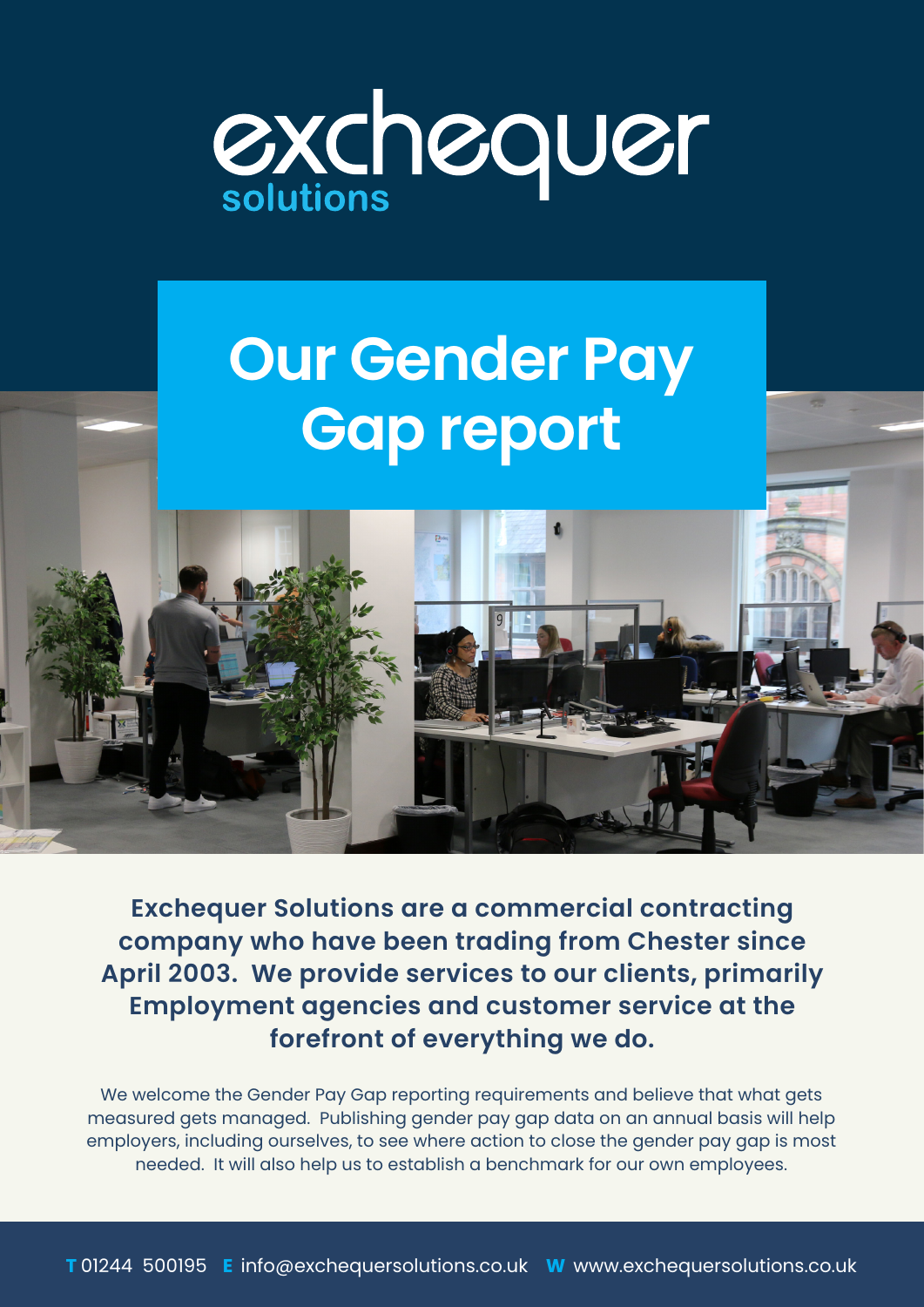## **What is gender pay gap reporting?**

From 2017 onwards, any UK organisation employing 250 or more employees must publicly report on its gender pay gap in six different ways; the mean and median gender pay gaps: the mean and median gender bonus gaps; the proportion of men and women who received bonuses; and the number of men and women according to quartile pay bands.

The gender pay gap shows the difference in the average earnings between all men and women in an organisation.

The mean gender pay gap is the difference between the mean hourly rate of pay of male full-pay relevant employees and that of female full-pay relevant employees.

The median gender pay gap is the difference between the median hourly rate of pay of male full-pay relevant employees and that of female full-pay relevant employees.

Gender pay gap reporting does not mean that organisations have to report on equal pay. Equal pay is about the differences in the actual earnings of men and women doing equal work. Exchequer Solutions is an equal pay employer.

## **Our gender pay gap data**

We collected our data on 5th April 2021. At that time, Exchequer's Head office based workforce was 65% populated by female staff members and 35% by male. Similarly, the management team was made up of 63% females and 37% males. Exchequer Solutions also has a large site-based workforce who work predominantly in the Construction Industry, in keeping with trends within the Construction industry, this workforce consisted of 95% male workers and 5% female workers.

| <b>Mean Gender Pay Gap</b>                   | $-6.58%$  |
|----------------------------------------------|-----------|
| <b>Median Gender Pay Gap</b>                 | $-2.38%$  |
| <b>Mean Gender Bonus Gap</b>                 | $-12.94%$ |
| <b>Median Gender Bonus Gap</b>               | 0.00%     |
| <b>Proportion of males receiving a bonus</b> | 0.77%     |
| Proportion of females receiving a bonus      | 14.29%    |